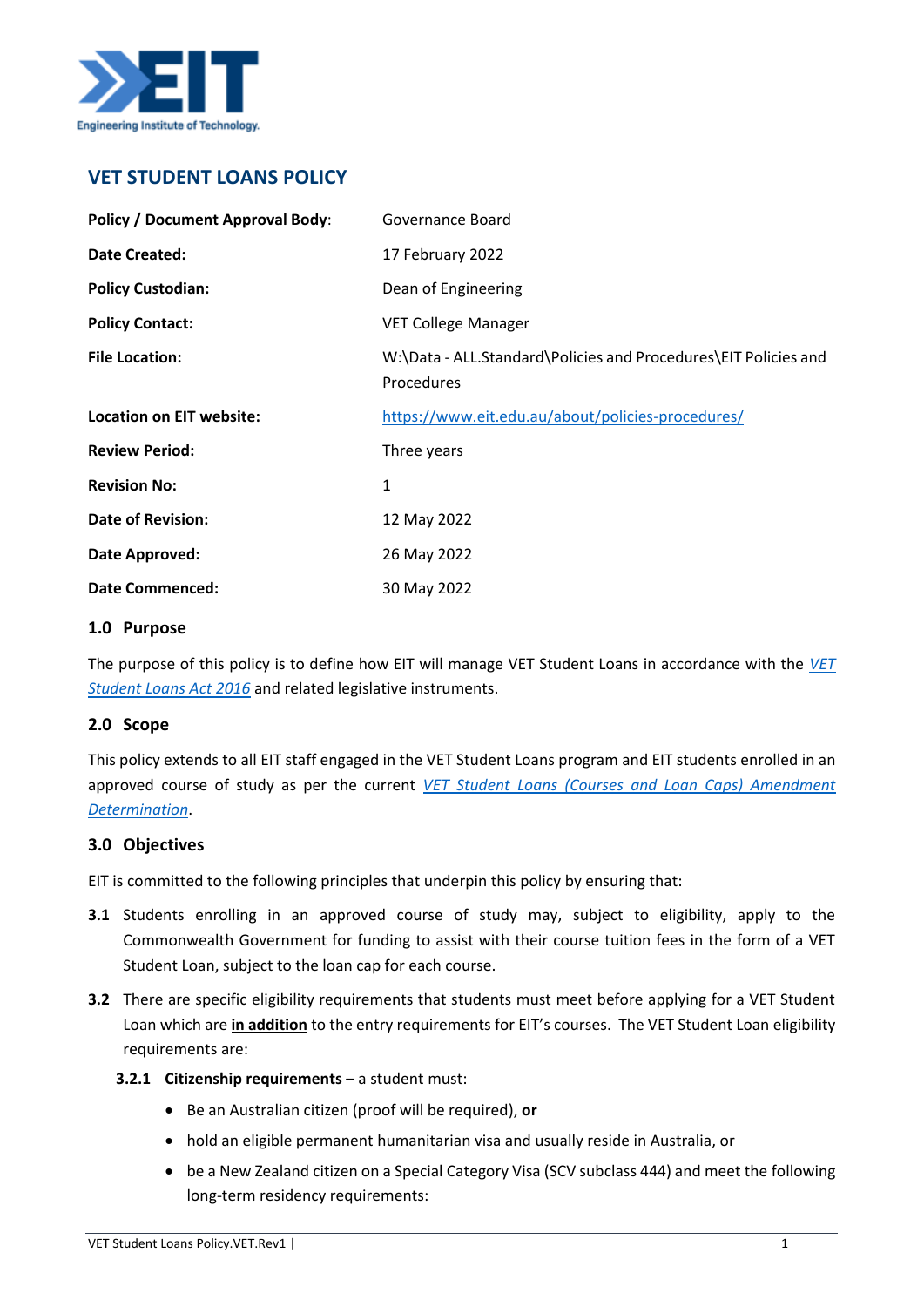

- o the student began living in Australia at least 10 years before applying for a loan, **and** at that time, was a child under 18 years of age **and** did not have a spouse or de-facto partner; **and** has resided in Australia for at least eight of the 10 years immediately prior to applying **and** at least 18 months of the last two years.
- Holders of other permanent visas and temporary visas are NOT eligible for a VET Student Loan**.**
- **3.2.2 Academic Suitability requirements** students must provide a copy of:
	- Their Australian Year 12 certificate or International Baccalaureate Diploma Programme (IB) Diploma, or
	- Achievement of an Australian Qualification Framework (AQF) qualification at level four or above. A transcript of their USI register for qualifications after 2015, is also acceptable, or
	- Achievement of an approved Australian Government assessed overseas qualification, or
	- A certificate of an approved literacy and numeracy (LLN) assessment demonstrating achievement of Australian Core Skills Framework (ACSF) Exit Level 3 or above, or
	- EIT can administer the LLN assessment via The Learning Resources Group LLN Robot, which is an "Approved Government Skills Assessment" for VET Student Loans. In addition:
		- o All assessments will be undertaken with honesty and integrity, and
		- o Results will be made available to students as soon as practicable, and
		- $\circ$  Results will be provided to the Secretary in the form, manner and by the time requested by the Secretary.
- **3.2.3 Additional Requirements** students must also meet the following enrolment and loan application requirements:
	- Provide EIT with information and documents confirming their identity and date of birth, and to establish that the student meets the eligibility requirements for a VET Student Loan.
	- Be over 18 years of age
	- Undertake the course primarily in Australia
	- Have a Tax File Number (TFN) or proof of a TFN application. If a student has applied for a TFN, but has not been issued with one yet, they must provide EIT with a certificate from the Commissioner stating that they have applied for one.
	- Have a Unique Student Identifier (USI) or be exempt
	- Submit an online course application form
	- Provide any requested documentation to EIT
	- Submit the VET Student Loan application to the Commonwealth Government electronically using the electronic Commonwealth Assistance Form (eCAF) by the first census day and no less than two business days after enrolling
	- Have not exceeded their lifetime Commonwealth student loan limit
	- Have read the VET Student Loans information booklet.
	- Comply with ongoing Commonwealth engagement and progression requests, to confirm that they are a genuine student.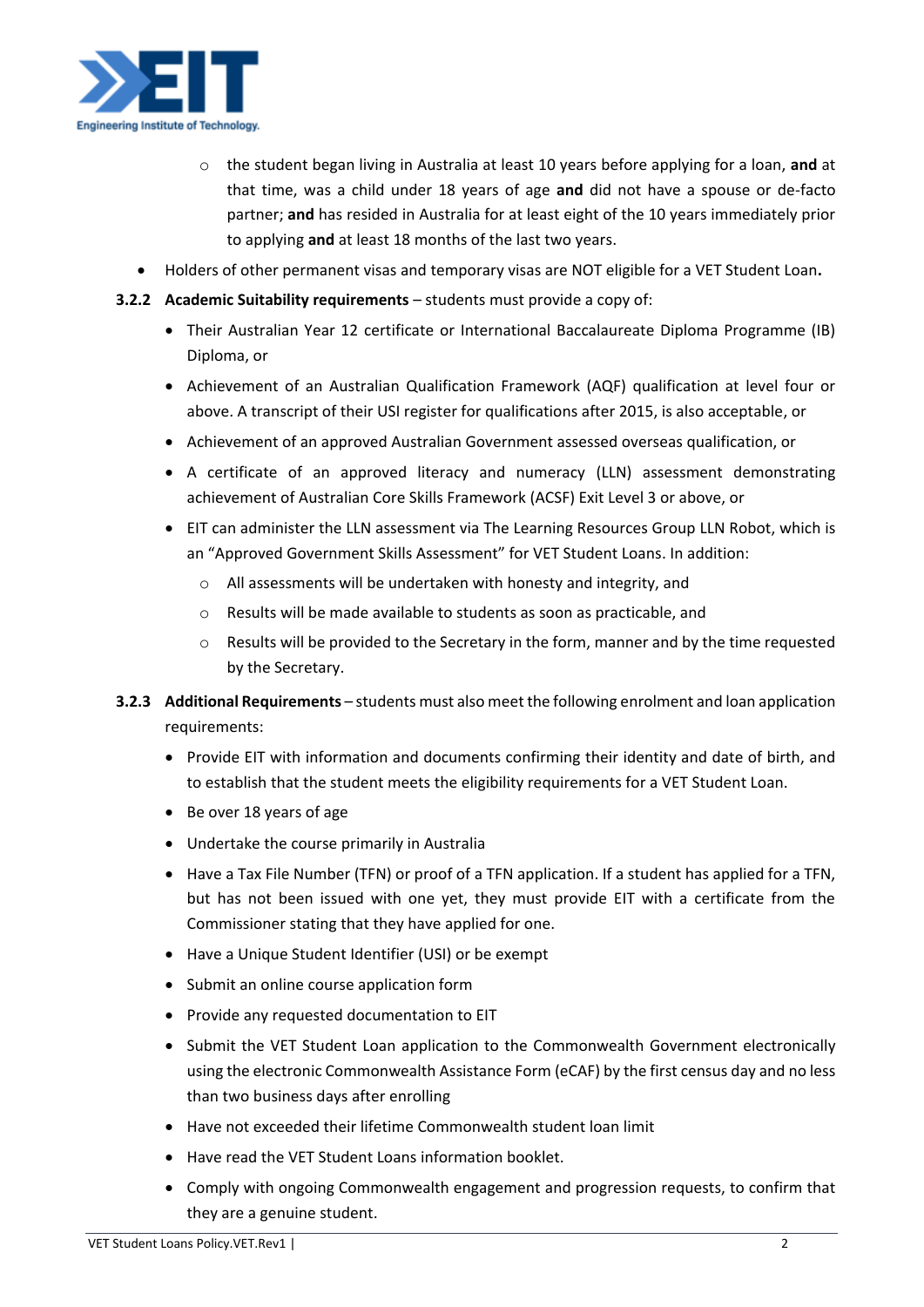

**Please note:** Students must meet the requirements listed in section **3.2.1** and, **3.2.2** and, **3.2.3** to be eligible for a VET Student Loan. VET student loans will not be approved for students who do not meet eligibility requirements.

- **3.3** Information will be collected from students to ensure that they meet the eligibility requirements and in accordance with EIT's **Privacy Policy**. This includes evidence of the student's identity and date of birth. Evidence will be obtained from the student, to verify their eligibility and, in addition:
	- **3.3.1** If the student is under 18, information that:
		- (i) One of the signatories to the enrolment application is a responsible parent of the student, **or**
		- (ii) The student has received youth allowance (within the meaning of the *Social Security Act 1991*) on the basis that the student is independent.
- **3.4** Students will be provided with ongoing information relating to their VET Student Loans, via email:
	- **3.4.1** A VET Student Loan Fee Notice will be issued to the student fourteen (14) days prior to each fee period census date
	- **3.4.2** A Statement of Covered Fees will be issued to the student before the first fee period census date and may be sent in conjunction with the first fee period VET Student Loan Fee Notice
	- **3.4.3** A Commonwealth Assistance Notice (CAN) will be issued to the student within twenty-eight (28) days of each census date
	- **3.4.4** Progress reviews will be issued (see section 3.5 below). This serves to confirm that a student is actively participating in the qualification.
- **3.5** Once students enrolled on an EIT VSL approved course and provided with a VET Student Loan, they must demonstrate that they are genuine students throughout the term of the course. This will be achieved by EIT issuing students with electronic progression forms via the eCAF system at fixed points each year (in February, June and October) and/or upon withdrawal or deferral from their course. Students will have fourteen (14) days to complete the progression review form. Failure to comply may result in VET Student Loan funding restrictions.
- **3.6** Student liability data on a per unit/module basis will be reported to the Department by the monthly deadline of the  $7<sup>th</sup>$  via the TCSI reporting system.

Additional reporting will be submitted to the Secretary on request, as per the *[VET Student Loans Act](https://www.legislation.gov.au/Details/C2021C00507)  [2016.](https://www.legislation.gov.au/Details/C2021C00507)*

- **3.7** Students withdrawing from an Approved Course or part of an Approved Course should do so in accordance with **VET Student Loans Withdrawal, Deferral and Cancellation Policy**
- **3.8** Students will not be victimised or discriminated against for:
	- a) seeking review or reconsideration of a decision made by EIT; or
	- b) using EIT's processes or procedures about dealing with grievances; or
	- c) making an application for re-crediting of a HELP balance under Division 2 or 3 of Part 6 of the Act.

# **4.0 Definitions**

#### **Please refer to the EIT Glossary that can be found** [here](https://eittraining.sharepoint.com/:b:/s/Staff-Compliance/EeBnHnTEfcRCirh1yA9kvWIBKPUOp3a2M1STwFM8CBxU3g?e=N7Oshk) **for all definitions used in this document.**